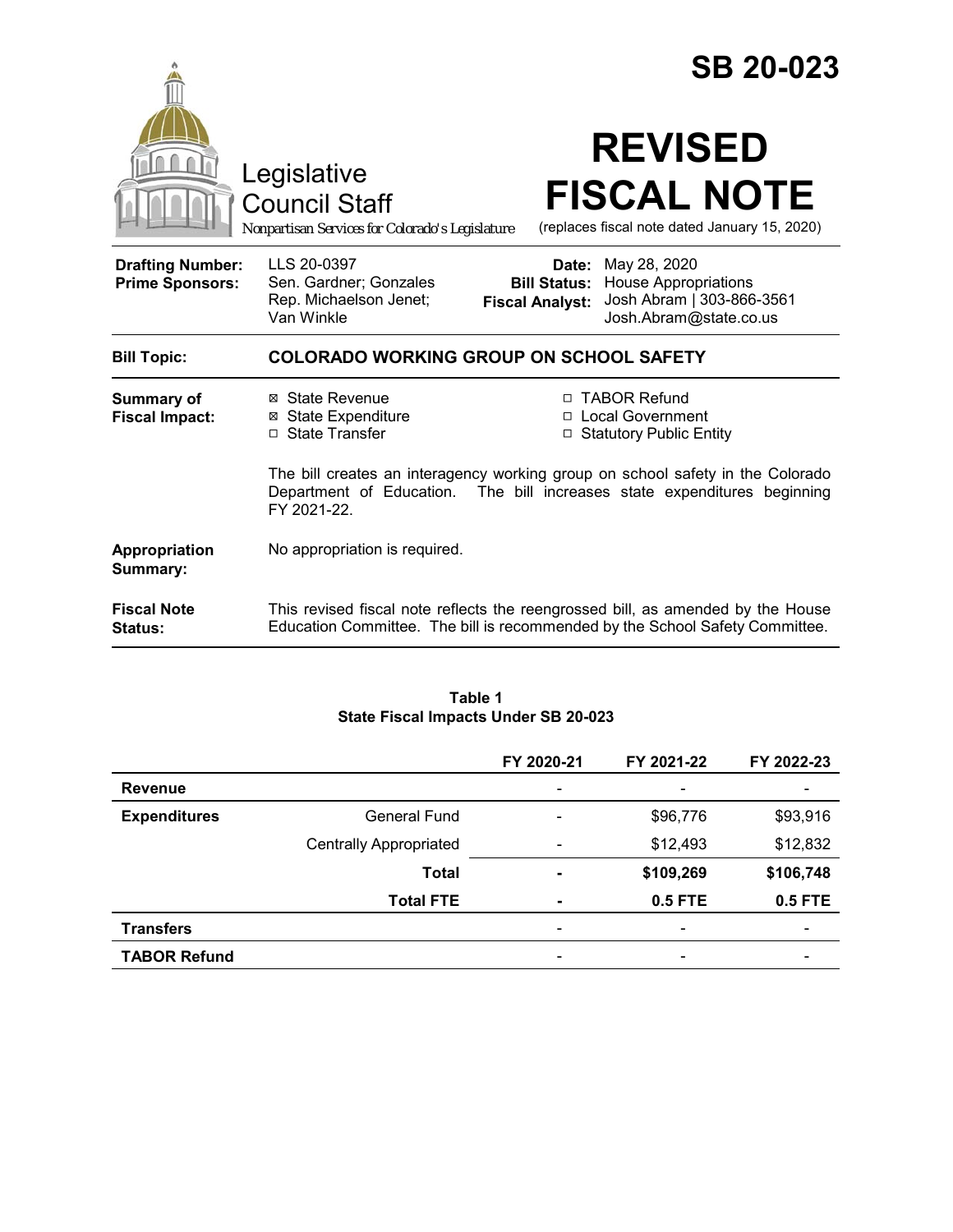May 28, 2020

### **Summary of Legislation**

This bill creates the 11-member Colorado Interagency Working Group on School Safety (working group) in the Department of Public Safety (DPS). The working group, comprised of state and local agency officials, is tasked with increasing coordination of school safety programs across state government and reporting annually to the governor and the state legislature. The working group will begin meeting in FY 2021-22.

The working group includes representatives from the state departments of education, public safety, public health and environment, human services, and law, and local representatives from school districts and law enforcement. Members serve without compensation but those appointed by the Governor may be reimbursed for travel expenses. The working group is required to meet at least quarterly and may contract with a consultant to facilitate the working group's efforts to optimize and align effective school safety efforts. The General Assembly may appropriate money to the working group for a consultant if requested. The working group is required to study and implement recommendations of the 2019 Office of the State Auditor's report regarding school safety, among other required duties

The School Safety Resource Center in the DPS serves as the clearinghouse for all materials produced by the working group, and the Division of Criminal Justice in the DPS, in consultation with the CDE, is required to provide resources for data collection, research, analysis, and publication fo the working group's findings.

The bill creates a new cash fund and allows the DPS and the working group to accept gifts, grants, and private donations. The working group is repealed September 1, 2023, following a sunset review prepared by the Department of Regulatory Agencies.

#### **State Revenue**

The bill permits the working group to accept gifts, grants, and private donations to the newly created Colorado Working Group on School Safety Cash Fund. No source of private revenue has been identified at this time.

#### **State Expenditures**

The bill has no state expenditures in FY 2020-21. The bill increases state General Fund expenditures by \$109,269 and 0.5 FTE in FY 2021-22, and by \$106,748 and 0.5 FTE in FY 2022-23 to the DPS. New expenditures are displayed in Table 2 and described below.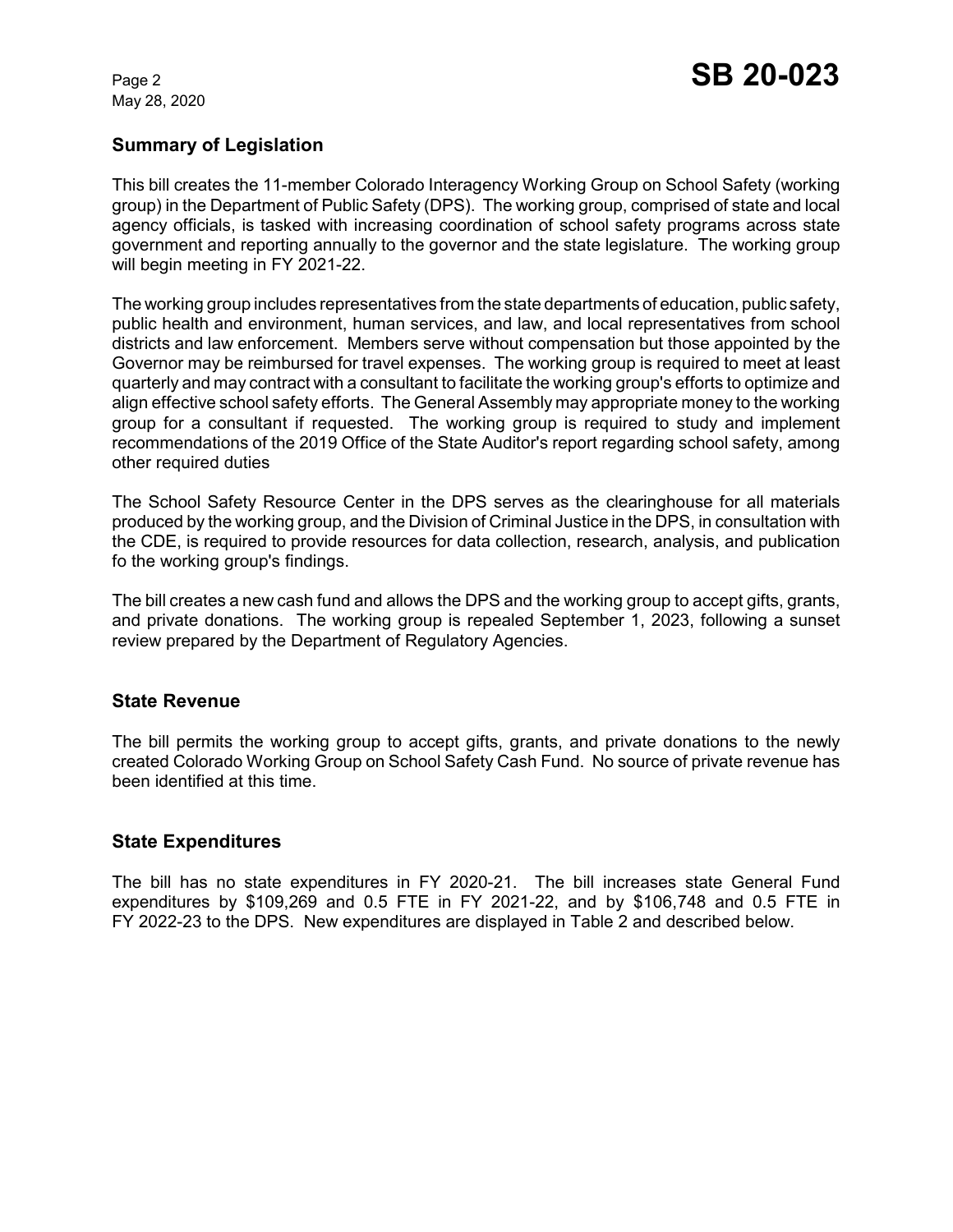**Table 2 Expenditures Under SB 20-123**

|                                    | FY 2020-21 | FY 2021-22 | FY 2022-23 |
|------------------------------------|------------|------------|------------|
| <b>Department of Public Safety</b> |            |            |            |
| <b>Personal Services</b>           |            | \$41,148   | \$44,888   |
| Operating                          |            | \$1,100    | \$700      |
| Capital Outlay                     |            | \$6,200    |            |
| Facilitation                       |            | \$45,000   | \$45,000   |
| Member Travel & Expenses           |            | \$3.328    | \$3,328    |
| Centrally Appropriated Costs*      |            | \$12,493   | \$12,832   |
| FTE - Personal Services            |            | $0.5$ FTE  | $0.5$ FTE  |
| <b>Total Cost</b>                  |            | \$109,269  | \$106,748  |
| <b>Total FTE</b>                   |            | 0.5 FTE    | $0.5$ FTE  |

 *\* Centrally appropriated costs are not included in the bill's appropriation.*

**Department of Public Safety.** The Division of Criminal Justice in the DPS is required to provide resources for data collection, research, analysis, and publication of the working group's findings and reports. Based on similar work supporting the Colorado Commission on Criminal and Juvenile Justice, the DPS requires 0.5 FTE to support the new working group. The department also requires funding to reimburse members for travel and other expenses.

**Facilitation.** The DPS will contract with a consultant to facilitate working group meetings and to assist in the identification and prioritization of school safety issues. Assuming roughly 50 hours of contracted services for each of 4 quarterly meetings at a contract rate of \$225 per hour, facilitation of the working group is estimated to require \$45,000 per year.

**Consultant Services.** If requested by the working group, the General Assembly may appropriate additional resources for contracting with an outside consultant. Once convened, the working group may elect to request additional funding either through a supplemental funding request or as part of the annual budget process. Depending on the type of consultant services, this additional state expenditure is estimated between \$45,000 and \$130,000.

**Centrally appropriated costs.** Pursuant to a Joint Budget Committee policy, certain costs associated with this bill are addressed through the annual budget process and centrally appropriated in the Long Bill or supplemental appropriations bills, rather than in this bill. These costs, which include employee insurance and supplemental employee retirement payments, and leased space are estimated to be \$12,493 in FY 2021-22 and \$12,832 in FY 2022-23.

## **Effective Date**

The bill takes effect upon signature of the Governor, or upon becoming law without his signature.